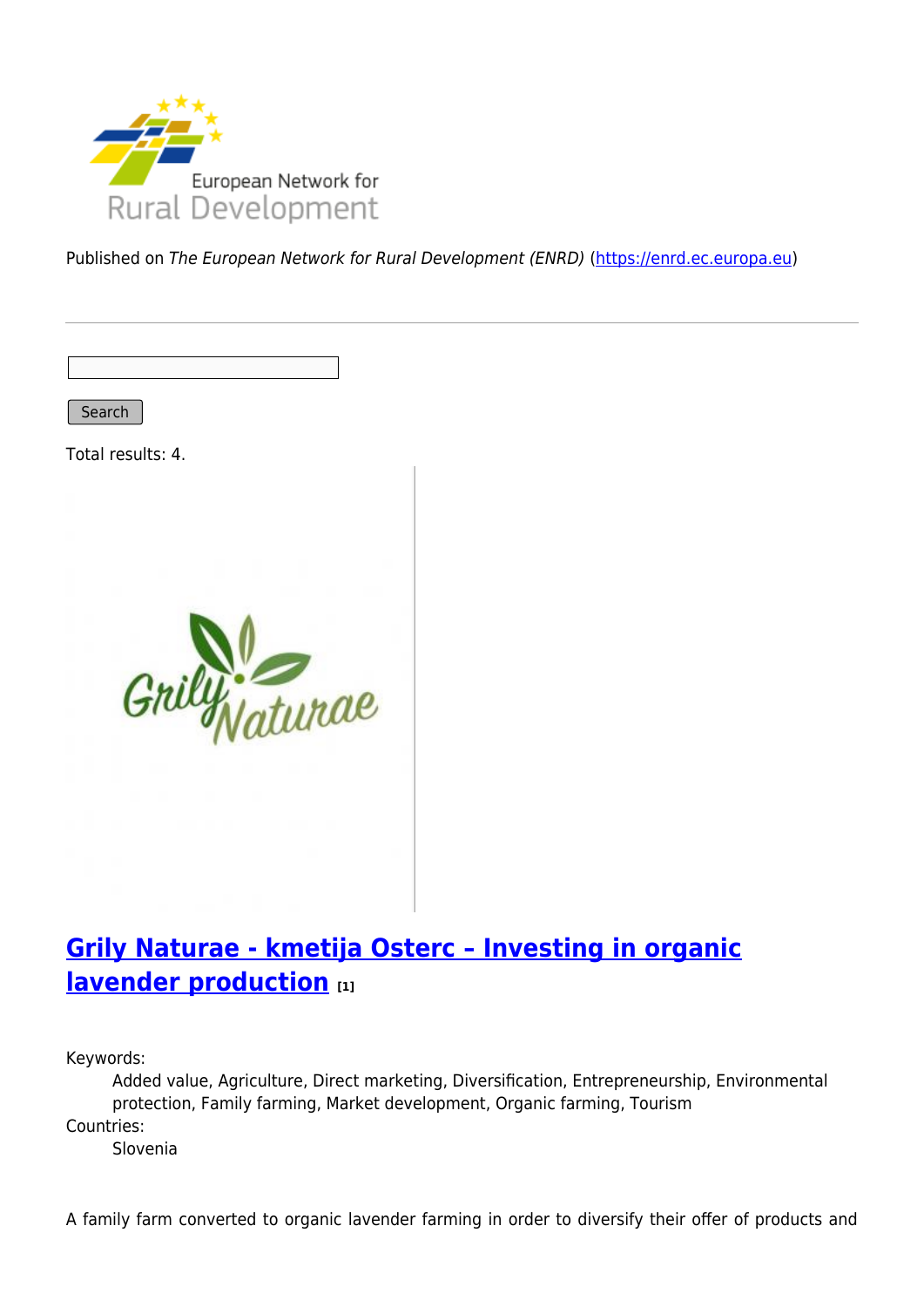services in an environmentally sustainable way.



# **[The Černelič Biodynamic Farm](https://enrd.ec.europa.eu/projects-practice/cernelic-biodynamic-farm-0_en) [2]**

Keywords:

Agriculture, Biodiversity, Environmental sustainability, Organic farming, Product quality, Rural Inspiration Awards: nominees, Soil management

Countries:

Slovenia

Organic and biodynamic farms cooperate to jointly acquire conservation tillage equipment (subsoilers and no till seeding machine) to enhance soil quality, reduce pollution and maximise their soil's capacity to act as a carbon sink





## **[Sustainable cultivation of olive trees and innovative](https://enrd.ec.europa.eu/projects-practice/sustainable-cultivation-olive-trees-and-innovative-extraction-olive-oil_en) [extraction of olive oil](https://enrd.ec.europa.eu/projects-practice/sustainable-cultivation-olive-trees-and-innovative-extraction-olive-oil_en) [3]**

Keywords:

Agriculture, Biodiversity, Entrepreneurship, Environmental sustainability, Innovation, Organic farming, Product quality

Countries:

Slovenia

An example of sustainable cultivation of olive trees and extraction of olive oil using innovative